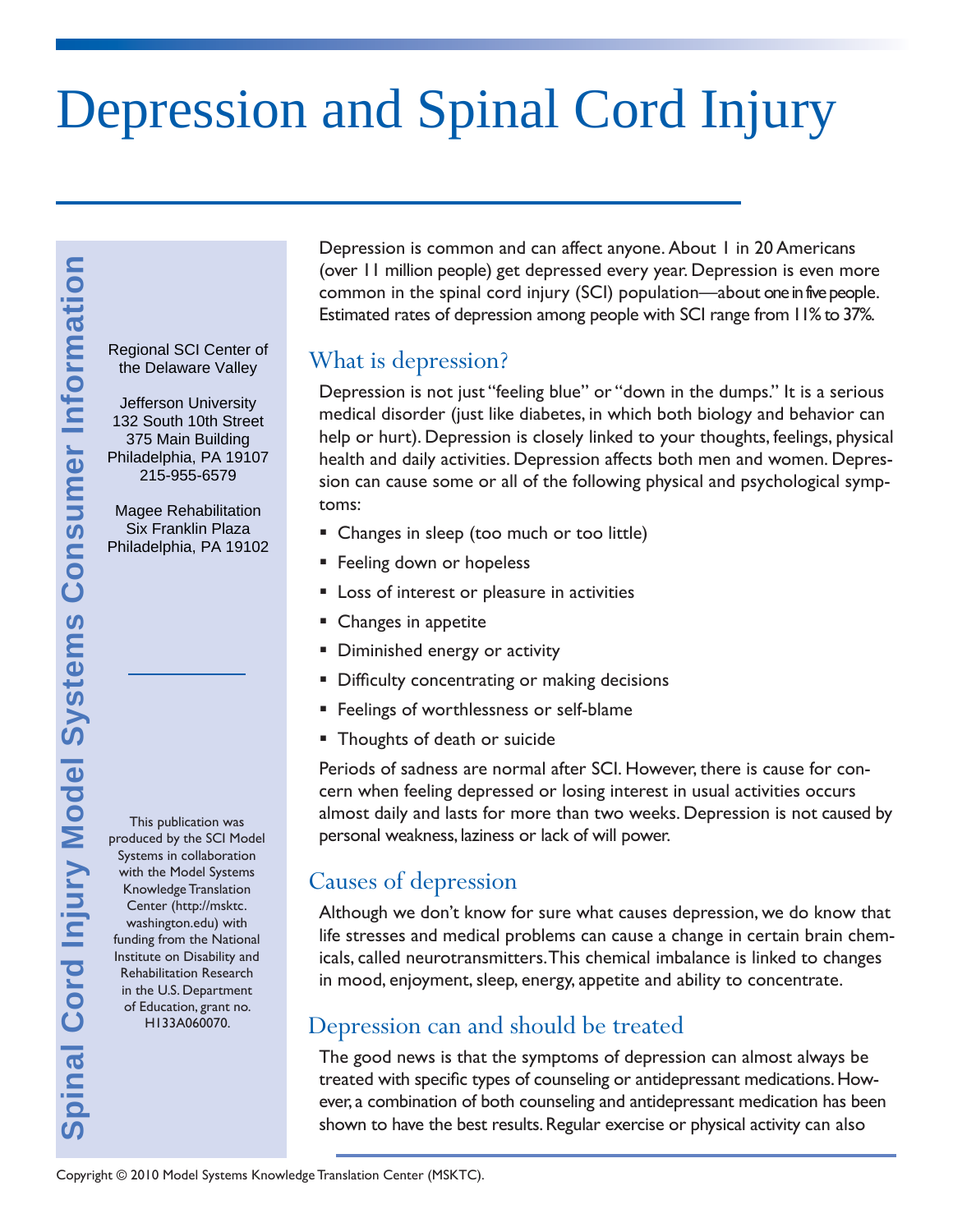improve mood, especially when used together with counseling or medications.

It is important to treat depression because it can have such a harmful effect on a person's ability to function in day-to-day life. Depression can make pain worse, make sleep difficult, sap your energy, take away your enjoyment and make it difficult for you to take good care of your health.

Untreated depression can last 6 to 12 months or more. Thoughts of death is a symptom of depression. The risk of suicide is higher while someone is depressed. Due to both brain chemistry and thought patterns, often people who have severe depression and suicidal thoughts have difficulty seeing a way out of their problems. Suicidal thinking goes away once depression is treated.

# What counseling really is

**Depression and Spinal Cord Internation** In day-to-day in the sake sleep for you to take good case of more. Thoughts of deat sion. The risk of suicide is depression and suicide the depression and suicidal seeing a way out Counseling or psychotherapy is often misunderstood. There are many different kinds of therapy, but one type that has been proven to help depression is called "cognitive-behavioral therapy." Cognitive-behavioral therapy is based on the idea that depression improves when people are more engaged in meaningful activities and when they regain their positive beliefs and attitudes about themselves, their world and their future. The therapist helps you find or resume activities that are meaningful or enjoyable to you. There will be barriers to overcome, so the therapist supports you like a coach to help resolve the problems you face. The therapist also helps you recognize how your thinking becomes more negative in depression and how, through experimentation and logic, you can improve your outlook and rebuild confidence.

# How do antidepressants work?

Antidepressant medications seem to work by restoring a normal balance of important brain chemicals such as norepinephrine and serotonin. Rebalancing these chemicals leads to feeling better both emotionally and physically. Treating depression can also help you function better at home and at work. Antidepressants are not addictive. Some people get side effects, but they tend to lessen over time.

#### Depression Self-Test

For each of the nine items listed below, circle the number (0-3) that corresponds to how often you have been bothered by that problem over the past two weeks.

| Over the last 2 weeks,<br>how often have you<br>been bothered by any<br>of the following prob-<br>lems?                                                                                       | Not at<br>all  | Several<br>days | More<br>than<br>half the<br>days | Nearly<br>every<br>day |
|-----------------------------------------------------------------------------------------------------------------------------------------------------------------------------------------------|----------------|-----------------|----------------------------------|------------------------|
| 1. Little interest or no<br>pleasure in doing things.                                                                                                                                         | $\overline{0}$ | $\mathbf{1}$    | $\overline{2}$                   | 3                      |
| 2. Feeling down, de-<br>pressed, or hopeless.                                                                                                                                                 | $\Omega$       | 1               | 2                                | 3                      |
| 3. Trouble falling or staying<br>asleep, or sleeping too<br>much.                                                                                                                             | $\overline{0}$ | $\mathbf{1}$    | $\overline{2}$                   | 3                      |
| 4. Feeling tired or having<br>little energy.                                                                                                                                                  | $\theta$       | 1               | $\overline{2}$                   | 3                      |
| 5. Poor appetite or over-<br>eating.                                                                                                                                                          | 0              | 1               | 2                                | 3                      |
| 6. Feeling bad about<br>yourself or that you are a<br>failure or have let yourself<br>or your family down.                                                                                    | $\theta$       | 1               | $\overline{2}$                   | 3                      |
| 7. Trouble concentrating<br>on things, such as reading<br>the newspaper or watching<br>television.                                                                                            | $\theta$       | $\mathbf{1}$    | $\overline{2}$                   | 3                      |
| 8. Moving or speaking so<br>slowly that other people<br>could have noticed. Or the<br>opposite: being so fidgety<br>or restless that you have<br>been moving around a lot<br>more than usual. | $\theta$       | 1               | $\overline{2}$                   | 3                      |
| 9. Thoughts that you<br>would be better off dead<br>or of hurting yourself in<br>some way.                                                                                                    | $\theta$       | $\mathbf{1}$    | $\overline{2}$                   | 3                      |

Copyright © 2005 Pfizer, Inc. All rights reserved. Reproduced with permission.

## What you can do

- 1. Take a "depression self-test" like the one above.
- 2. Answer all the questions honestly, add up your score and see where your score falls.
- 3. If your score is 10 or higher and you have been feeling this way for more than a week or two, contact your health care provider or